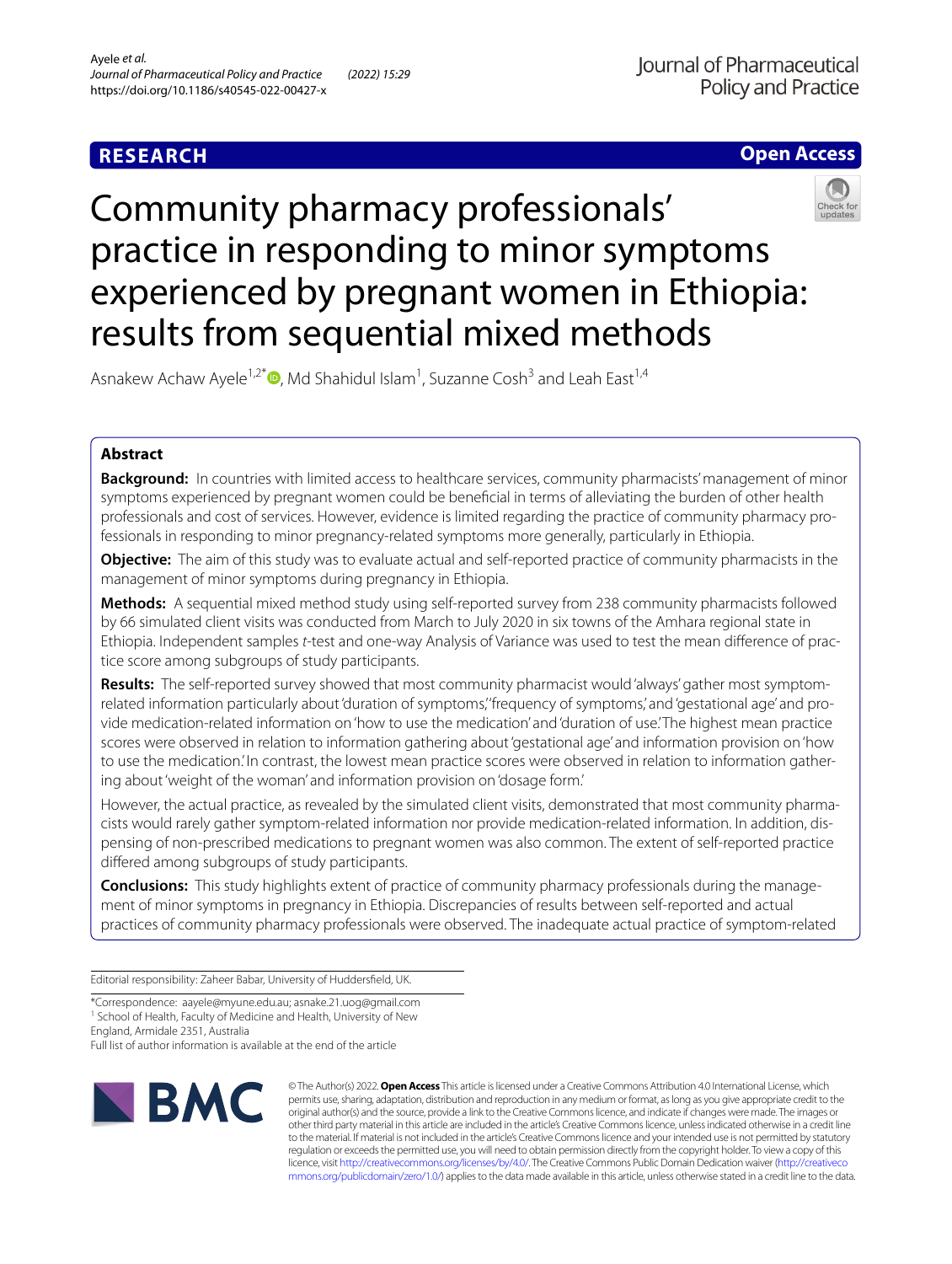information gathering and medication-related information provisions needs considerations of implementing interventions to minimize potential harms.

**Keywords:** Maternal health, Community pharmacy professionals, Minor symptoms, Pregnancy, Community pharmacy, Community drug retails outlet

## **Background**

Due to the physiological changes, symptoms during pregnancy are highly prevalent and can be exacerbated by existing pre-pregnancy conditions [\[1](#page-12-0), [2\]](#page-12-1). Minor symptoms are common uncomplicated conditions, usually self-limiting, and are often treated without the need of a medical doctor [\[3\]](#page-12-2). Pregnant women often sufer from various types of minor symptoms, including but not limited to back pain, nausea and vomiting, headache, vaginal itching, leg pain, indigestion, and diarrhea which can all be managed by a community pharmacist  $[4, 5]$  $[4, 5]$  $[4, 5]$  $[4, 5]$ . However, minor symptoms have become a major source of morbidity and mortality due to lack of attention in the maternal health agenda across third world countries [[1](#page-12-0)]. Evidence suggests that the high prevalence of minor symptoms during pregnancy causes signifcant negative impact on productivity, quality of life, and overall wellbeing [\[6](#page-12-5), [7](#page-12-6)]. For example, untreated minor symptoms during pregnancy could potentially cause negative adverse efects on pregnant women, the fetus, and subsequently on the newborn. Considering this, literature recognizes the need of treatment for minor symptoms during pregnancy [\[1](#page-12-0)]. However, there is a concern related with management of minor symptoms from multiple perspectives, such as limited resources, healthcare burden, and health care delivery costs, especially in countries with low resource settings, such as Ethiopia.

Given the critical shortage of health professionals in Ethiopia, burden associated with management of minor symptoms during pregnancy can be alleviated using community pharmacist-based maternal health service delivery  $[8-11]$  $[8-11]$ . Further, their easily accessibility in the community makes them preferable for clients as a provider of primary health care and medication [[12](#page-12-9), [13](#page-12-10)]. Findings from a recent systematic reviews also show that community pharmacy professionals have been involved in providing various types of maternal health service, including management of minor symptoms [\[9](#page-12-11), [10\]](#page-12-12). In addition, the cost efectiveness of community pharmacists' management of minor symptoms has been also established in published evidence around the world particularly in developed countries [[8,](#page-12-7) [14](#page-12-13), [15](#page-12-14)].

Although the potential beneft of community pharmacist-based maternal health service provision, such as management of minor symptoms during pregnancy, is unequivocal, the practice needs to be as per the

recommended guidelines [[16,](#page-12-15) [17](#page-12-16)]. During the management of minor symptoms, community pharmacists are supposed to gather comprehensive symptom-related information and provide adequate medication-related information to their clients. However, concerns have been raised regarding the adequacy of information gathered and provided by community pharmacy professionals during management of minor symptoms [\[18](#page-12-17)]. For example, poor information gathering practice about duration and frequency of symptoms and inadequate medicationrelated information provision, such as side efects, have been reported in previous studies conducted in some countries [\[19](#page-12-18), [20\]](#page-12-19) and in Ethiopia [[21\]](#page-12-20).

There is minimal published evidence that shows the practice of community pharmacy professionals particularly in responding to minor symptoms during pregnancy globally and especially in Ethiopia. Further, factors linked with poor symptom-related information gathering and inadequate provisions of medication-related information by community pharmacy professionals during the management of minor symptoms have been rarely investigated. Few studies reported interest from customers side, counselling time, communication skills, educational qualifcations, and utilization of standard guidelines have been cited as determinates of community pharmacy professionals' practice during responding to minor symptoms and self-mediations [\[22](#page-12-21)–[25\]](#page-13-0).

Although evidence is available regarding the practice of community pharmacy professionals in the management of minor symptoms, most of the published articles are based on the general population with limited information regarding management for pregnant women perspective both globally and in Ethiopia. Considering the potential risks of medication use during pregnancy, special attention is needed to pregnant women who are requesting medications for their minor symptoms in community pharmacy. Therefore, evidence is needed regarding community pharmacy professionals practice when responding to minor symptoms in pregnant women, in order to support good practice and promote wellbeing in pregnancy. In pharmacy practice research, it is recommended to conduct mixed methods of self-reported survey and simulated client visit approach  $[26]$  $[26]$ . This is because the addition of simulated client visit (post-survey) has been considered methodologically rigorous and robust as it will allow participants to be observed in their natural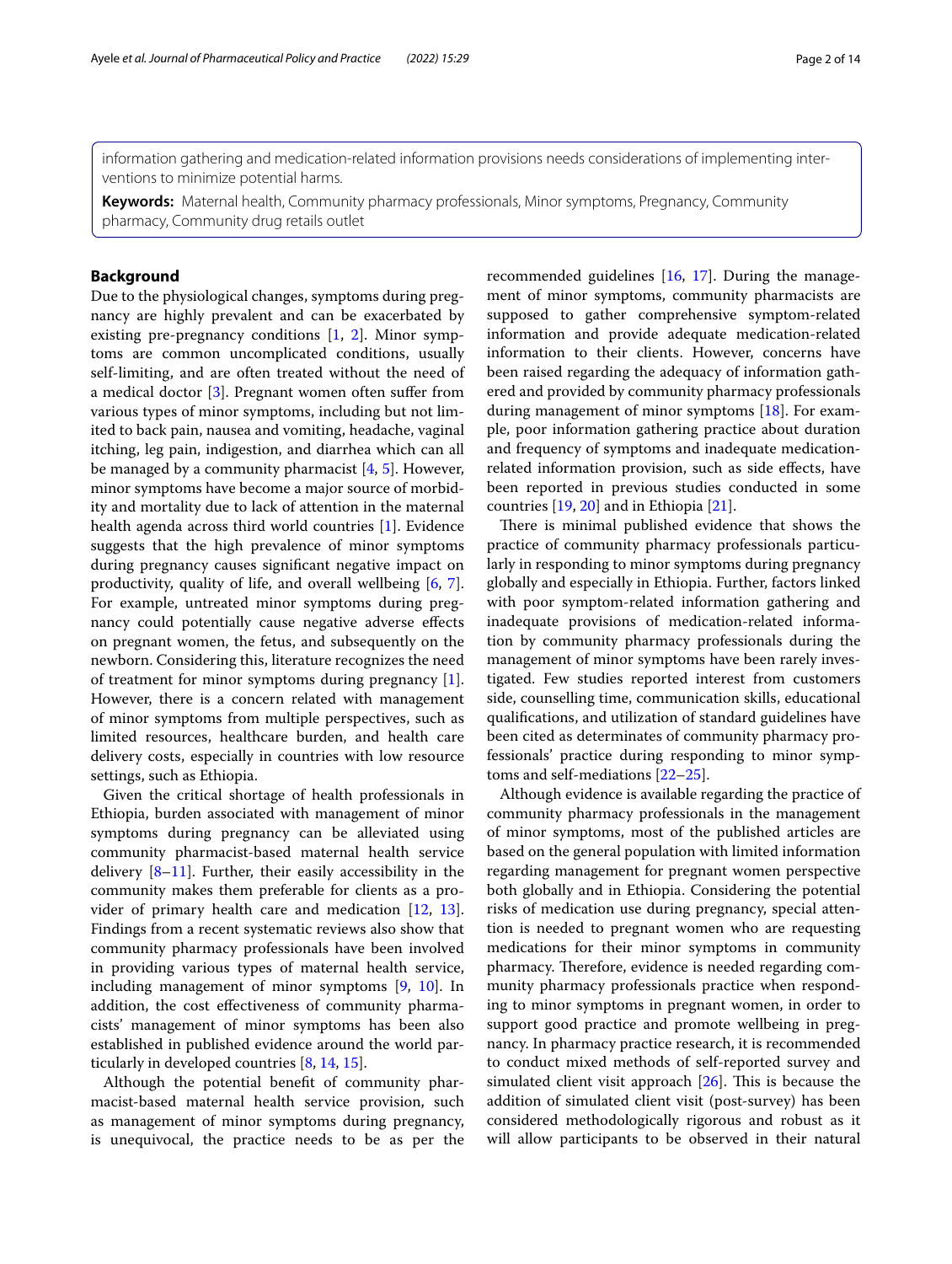environment thereby to investigate the actual and con-sistency of practice [\[26\]](#page-13-1).

Therefore, the aim of this study was to investigate both the self-reported and the actual practice of community pharmacy professionals in responding to minor symptoms experienced by pregnant women using a sequential mixed method approach (self-reported survey followed by simulated client visits). In addition, this study was also identifed factors liked with extent of community pharmacy professionals practice during management of minor symptoms during pregnancy. The evidence generated from this study has the potential to contribute to knowledge and evidence gaps by informing the current practice of community pharmacy professionals in the management of minor symptoms during pregnancy more generally, as well as Ethiopia in particular.

## **Methods**

## **Study design**

A two-phase sequential mixed method study was employed to address the aim of this study. For the purposes of this study, a quantitative self-reported survey (phase one) and simulated client visit (phase two) were employed. The first phase of this study was a selfreported survey. The purpose of the self-reported survey was to investigate the current self-reported practice of community pharmacy professionals in responding to minor symptoms for pregnant women in Ethiopia. Selfreported practice obtained in phase one may be subject to reporting bias and may not fully reveal the actual practice. Thus, it is recommended that simulated client visits are undertaken post self-reported survey to verify self-reported practice  $[26, 27]$  $[26, 27]$  $[26, 27]$  $[26, 27]$  $[26, 27]$ . Therefore, we used a simulated client visit method in the second phase after the self-reported survey had been completed to investigate the actual practice of community pharmacists in the management of minor symptoms during pregnancy and to compare the fndings with the self-reported survey. The simulated visits were conducted in the Community Drug Retail outlets (CDROs) that participated in the survey and results were matched to evaluate the consistency of practice. In healthcare research, a simulated patient also known as a simulated client is an individual trained to act as a real patient in order to simulate a set of symptoms or health problems [[26\]](#page-13-1). Simulated patients have been successfully utilized for the evaluation of health care professionals' practice because it allows for professionals to be observed in their natural environment, uninfuenced by the awareness that their behavior is being observed [[27\]](#page-13-2).

## **Study area and samples**

This study was conducted with community pharmacy professionals practicing in CDROs of six randomly selected cities of Amhara regional state, Ethiopia. From a total of 11 zonal cities found in Amhara regional state, six cities were randomly selected (Selected cities: Debre Markos, Gondar, Dessie, Bahir Dar, Debre Tabor, and Debre Birhan). The sample size needed to conduct the survey was determined using the simple proportion formula assuming the 5% margin error, 95% confdence level, and 50% response distribution. Considering 852 active CDROs found in Amhara regional state as of November 2019, we used correction formula, and thus, the final sample size was 264. Therefore, the survey was conducted among 264 community pharmacists (one pharmacist per CDRO) who had been working in the selected cities and CDROs. The survey included participants who work in any of the selected cities in the region as a qualifed and licensed pharmacy professional for at least 3 months. We excluded pharmacy students who are practicing as interns in the selected cities and CDROs. Sampled participants were recruited randomly from the list of selected CDROs in each study site.

This study was undertaken as part of a larger study aimed at evaluating community pharmacy professionals practice in maternal (part one) and child (part two) health services. There is no universal standard on the sample size calculation for simulated client visits. However, we aimed at having data from half of the participants involved in the survey. Thus, a minimum of 132 CDROs were needed for post-survey simulated client visits for both parts of the study. Again the 132 CDROs were divided into two (66 CDROs for each part). In part one (maternal health), our simulated client visit consisted of two case scenarios (back pain and nausea and vomiting). That means a total of 66 CDROs were further divided into two cases (33 CDROs for each case). The results of the child health simulated visit have not been included in this study and will be reported separately as the objective was diferent.

## **Data collection tools**

## *Phase one––self‑reported survey*

This survey was conducted using a self-administered structured survey (Additional file  $1$ ). The survey was designed to assess self-reported extend of practice of community pharmacy professionals in relation to maternal health care. The survey items were developed from previously published literature in the feld relevant to our objectives  $[5, 28-30]$  $[5, 28-30]$  $[5, 28-30]$  $[5, 28-30]$  $[5, 28-30]$  $[5, 28-30]$ . The content of the survey was reviewed by experts in pharmacy practice research (two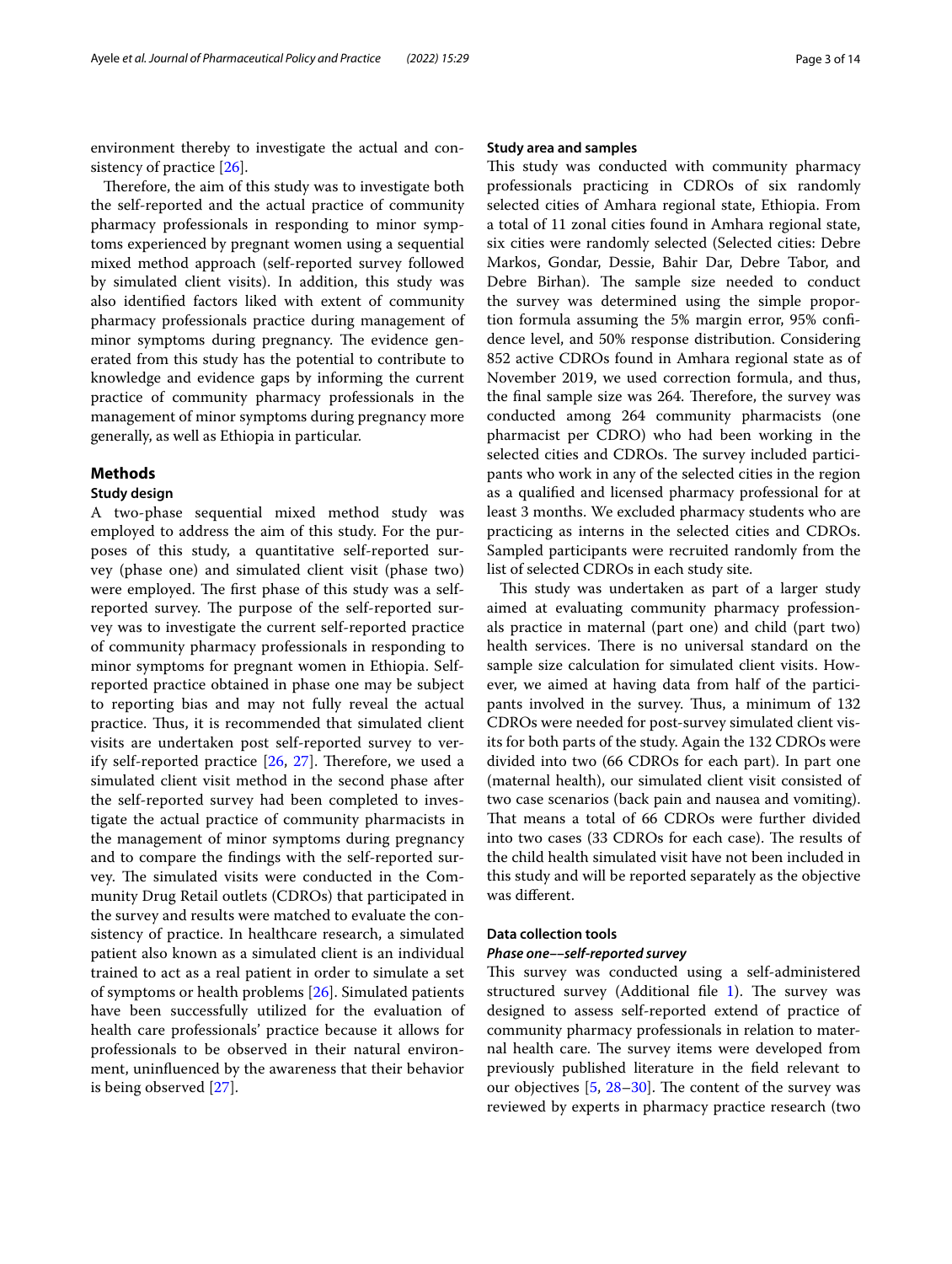clinical pharmacists and one public health researcher). The feedbacks from the experts were discussed by the research team for appropriateness and inclusion in the fnal survey tool. After feedbacks from the expert incorporated, the survey questionnaires were further pilot tested with 10 community pharmacy professionals at two diferent study sites––Gondar and Bahir Dar (data were not included in the fnal analysis). Feedback from the pilot testing was used to improve wording and clarity of items. Finally, the survey questionnaires were revised by the research team after incorporation of the suggested minor content and wording modifcations by pilot participants. The survey questionnaires consist of three parts. The first part included data on participants' demographic characteristics, such as gender- and professionalrelated information, such as educational achievements, professional licensing level, work experience in CDROs, responsibility in CDROs, and training experience about maternal health services. The second part of the survey included items designed to assess extent of practice of community pharmacy professionals in management of minor symptoms in pregnancy. This part of the survey tool has two sections. The first section contains 8 items relating to symptom-related information gathering practice. Items were scored on a 4-point Likert scale indicating frequency of the practice ('always,' 'usually,' 'sometimes,' and 'never'), with higher scores indicating greater frequency. Section two included 10 items related to medication-related information provision practice. Items were scored on the same 4-point Likert scale indicating frequency of the practice. Internal consistency for the items related to practice (part two) was  $\alpha$  = 0.83 'for symptoms related information gathering' and  $\alpha$  = 0.81 for 'medication related information provision,' demonstrating good internal consistency. The last part (part three) of the survey tool focused on practice of community pharmacists for specifc cases scenarios (back pain, and nausea and vomiting). This section of the survey was designed to match the results obtained from the selfreported practice with the simulated case scenarios for the selected cases. In this part, an item intended to assess most common types of minor symptoms presenting to CDROs by pregnant women was also included. Participants were asked to tick from the list of minor symptoms they have been requested frequently by pregnant women. Space was also provided to enable participants to write minor symptoms not included in lists.

## *Phase two––simulated client visit methods*

Two case scenarios (back pain, and nausea and vomiting) were designed to assess the response of pharmacy professionals working in CDROs for request of treatments. These symptoms have been used for simulated cases in previous research  $[31]$ . The case scenarios were designed to assess symptom-related information gathering and medication-related information provision practice. Information related with the practice (symptom-related information and medication-related information provision practice) was captured using prepared data extraction format designed for simulated client visit outcomes (Additional file [2\)](#page-12-23). Details about the case scenarios and the scripts played during the visit are shown in Table [1](#page-4-0)

## **Ethics approval**

Ethics approval was granted from University of New England Human Research Ethics Committee (HE20-021). Written consent was also obtained from each respondent for the simulated client visit. The consent was obtained during the frst phase of the study (self-reported survey). The participants were informed about the purpose of the study and a visit would occur but not told the schedule of the visit.

## **Data collection procedures** *Self‑reported survey (phase one)*

Trained data collectors (pharmacists) were assigned to collect both self-report surveys and undertake the simulated client visits. Random lists of CDROs in each study city were prepared. The data collectors first approached the selected CDROs and asked anyone in the pharmacy to identify the pharmacy professionals who are licensed and authorized to work in the CDRO. Once they identifed the licensed pharmacist, the data collectors invited them to participate by providing the participants' information sheet followed by the consent form. Following consent, the survey was given to participants for completion after the data collector had left. The completed surveys were collected from CDROs at a later time.

#### *Simulated client visits (phase two)*

The simulated client visit was conducted from those who completed the self-reported survey and who provided consent to be visited. A total of 66 CDROs have been randomly selected from those who competed the self-reported survey. The simulated clients were pharmacy professionals who had not participated in the survey data collection to avoid social desirability bias. Each of the simulated clients were given a specifc scenario to play. Detailed instruction and customized training were delivered about how to act the scenario (the simulated case) by the first author. The simulated client visit was conducted 3 months after consent was provided. The self-reported response and the simulated client visit data were matched to observe the diference in practice of the selected case scenarios.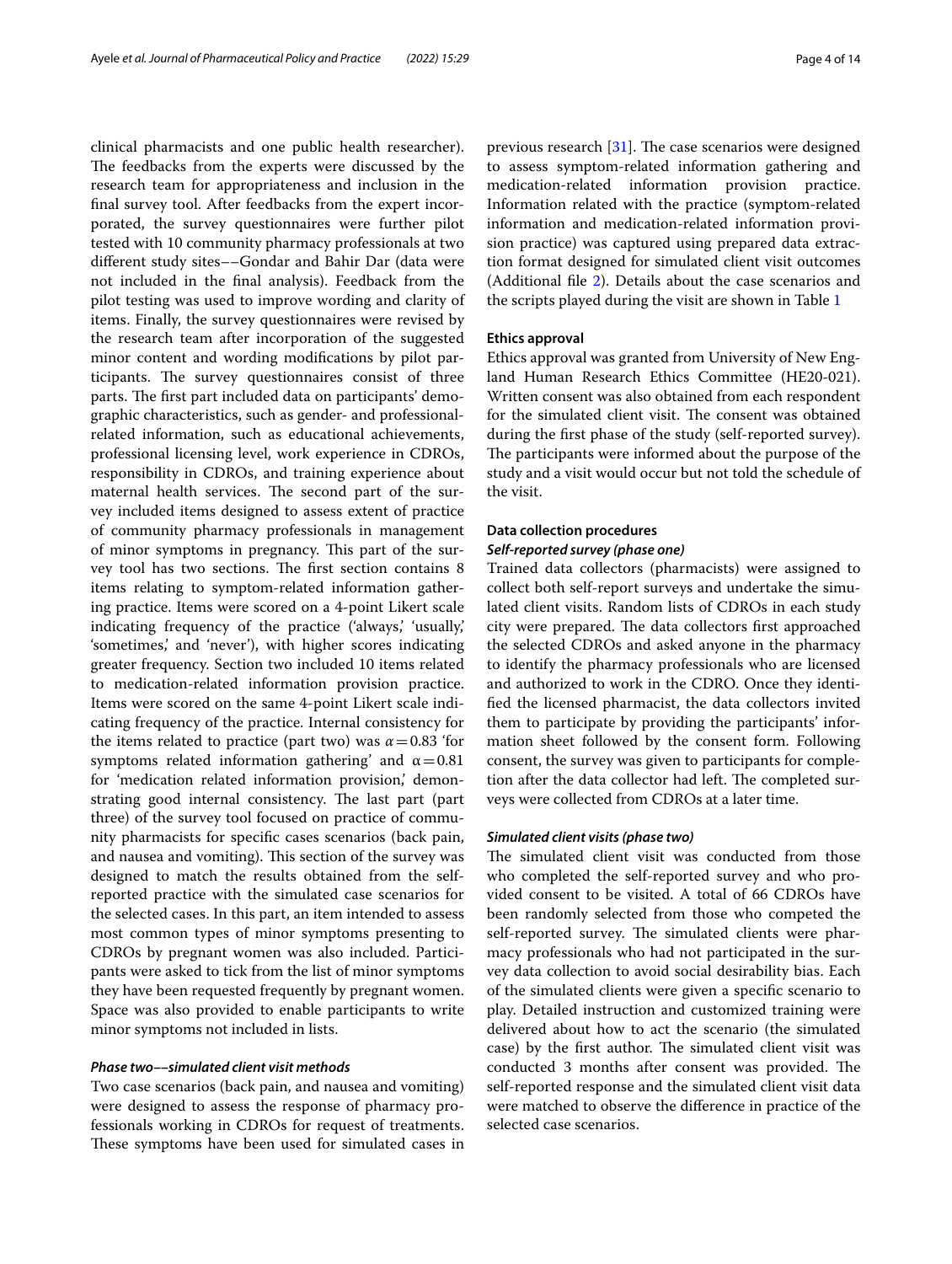<span id="page-4-0"></span>**Table 1** Case scenarios to evaluate the actual practice of community pharmacy professionals' in providing health services for pregnant women focusing on responding to minor symptoms

#### *Scenario 1: back pain*

A male Simulated Client (SC) asked the pharmacy staff to give him a medication for his wife with 8th month of pregnancy complaining of back pain. The community pharmacy professional was expected to ask information about the symptoms and rule out other medical conditions and advise the SC to take safe anti-pain, such as paracetamol, if insufficient advice to visit the nearby hospital if the symptoms persist. The community pharmacy professional was also expected to give adequate medication-related information as per to the standard dispensing practice

The community pharmacy professional was given the following information when asked

- ✓ No previous or current medical conditions other than the complaint of back pain
- ✓ She was at 8th month of pregnancy
- ✓ The pain started 1 week ago
- ✓ The pain was happening every day and gets worse at night
- ✓ She has not taken any medications before
- ✓ She was 27 years old and weighed 56 kg
- ✓ She did not visit any health facility for the case

#### *Scenario 2: moderate nausea and vomiting*

The SC was pregnant woman in the 9th weeks of pregnancy complains of moderate nausea and vomiting. The community pharmacy professional was expected to ask detailed symptom-related information and rule out other medical conditions and advise the SC to take safe antihistamines and or non-pharmacological interventions, such as herbal remedies (example ginger), if the symptom persists advise to visit the nearby hospital. The community pharmacy professional was also expected to deliver adequate medication-related information

The community pharmacy professional was given the following information when asked

- No previous or current medical conditions other than the complaint of nausea and vomiting
- She was in frst trimester of pregnancy
- The pain started 1 week ago and was happening every day
- She has not taken any medications before
- She was 27 years old and weighed 56 kg
- She did not visit any health facility for the case

All information given by the community pharmacy professional was recorded using structured data recording format as soon as the SC left the pharmacy (Additional fles [1,](#page-12-22) [2\)](#page-12-23)

## **Data analysis**

The quantitative data were cleaned, entered, and analyzed using Statistical Package for the Social Sciences (SPSS), version 26 (SPSS, Inc., Chicago, IL, USA). Categorical variables were presented as frequencies and percentages. Mean and standard deviation were used to summarize continuous variables. Independent sample *t*-test and one-way analysis of variance (ANOVA) with Bonferroni test (post hoc) analyses were used to compare the mean diference of practice scores and to identify factors liked with community pharmacy professionals' practice in management of minor symptoms during pregnancy among subgroups of participants' characteristics, such as gender, work experience, educational qualifcations, licensure level, CDROs setting types, and training experience about maternal health service. Level of statistical significance was declared at a two-sided  $p$ -value  $\leq 0.05$ . The data from self-reported response and simulated client visits for each cases scenarios were compared based on number and percentage of participants who have gathered symptom-related information and provided medication-related information.

## **Results**

## **Characteristics of the participants**

Of the 264 community pharmacy professionals approached in the selected study sites, 240 participants returned the questionnaires. Following screening for completeness, two questionnaires were excluded due to being partially incomplete. Finally, a total of 238 completed questionnaires were included for the data analysis with a response rate of 90%. Details of characteristics of the community pharmacy professionals are included in Table [2](#page-5-0).

## **Practice of community pharmacy professionals in response to minor symptoms for pregnant women**

Mean level of practice and percentage distribution for each item of both symptom-related information gathering and medication-related information provision is shown in Table [3.](#page-6-0)

## *Symptom‑related information gathering practice*

As observed from Table [3](#page-6-0) section A, the most frequent practice regarding symptom-related information gathering was regarding 'gestational age/trimester'  $(mean = 3.31, SD = 0.853)$  with more than half (54.2%)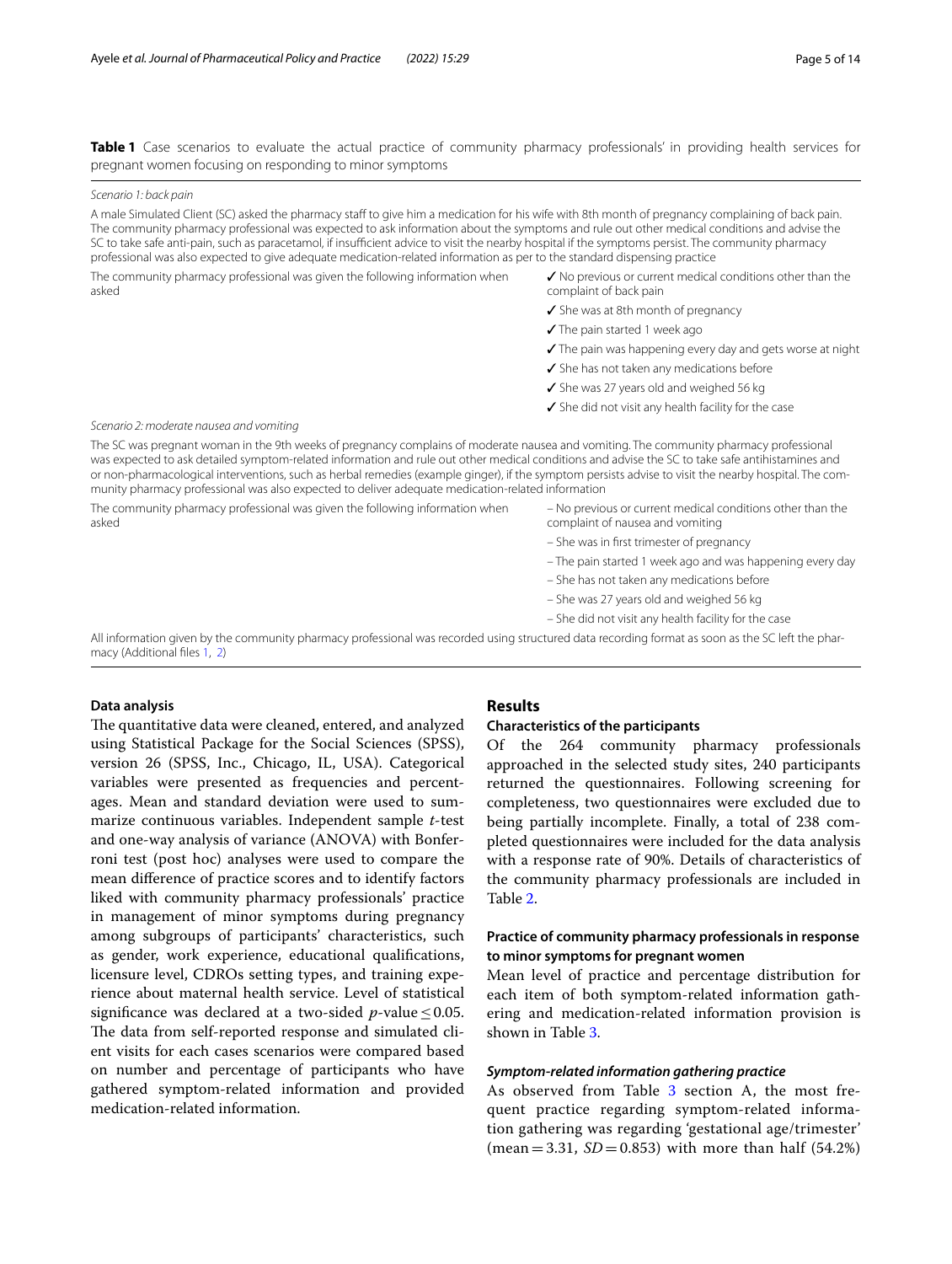<span id="page-5-0"></span>

| Characteristics of the community pharmacy professionals<br><b>Characteristics</b>                                                      | Total ( $n = 238$ )<br>n(%) |
|----------------------------------------------------------------------------------------------------------------------------------------|-----------------------------|
| Sex                                                                                                                                    |                             |
| Male                                                                                                                                   | 117(49.2)                   |
| Female                                                                                                                                 | 121(50.8)                   |
| Educational qualification in pharmacy                                                                                                  |                             |
| Diploma in pharmacy                                                                                                                    | 130(54.6)                   |
| Bachelor of pharmacy (BPharm)                                                                                                          | 91(38.2)                    |
| Master of pharmacy (MSc)                                                                                                               | 17(7.1)                     |
| Work experience in years (mean, SD)                                                                                                    | $6.05 \pm 5.49$             |
| Work experience in category (based on years required for the next licensure level)                                                     |                             |
| Less than 5 years                                                                                                                      | 130(54.6)                   |
| $5-10$ years                                                                                                                           | 40(16.8)                    |
| Greater than 10 years                                                                                                                  | 68(28.6)                    |
| Licensure by regulatory authority                                                                                                      |                             |
| Druggist/Pharmacy technician                                                                                                           | 96(40.3)                    |
| Junior pharmacist                                                                                                                      | 48(20.2)                    |
| Senior pharmacist/druggist                                                                                                             | 45(18.9)                    |
| Chief pharmacist                                                                                                                       | 19(8.0)                     |
| Expert pharmacist                                                                                                                      | 30(12.6)                    |
| Facility (community drug retails outlet) type                                                                                          |                             |
| Drug store                                                                                                                             | 106(44.5)                   |
| Pharmacy                                                                                                                               | 132(55.5)                   |
| Responsibility in the community drug retails outlet                                                                                    |                             |
| Owner                                                                                                                                  | 96(40.3)                    |
| Employed                                                                                                                               | 142(59.7)                   |
| Have you received any in-services training regarding maternal and or child health services delivery in community drug retails outlets? |                             |
| Yes                                                                                                                                    | 42(17.6)                    |
| No                                                                                                                                     | 196(82.4)                   |

of community pharmacy professionals reporting they have 'always' been gathering symptom-related information about 'gestational ag'e or 'trimester'. The second highest mean practice score was observed from community pharmacy professionals practice regarding symptom-related information gathering about 'duration of symptoms' (mean =  $3.29$ ,  $SD = 0.765$ ). Approximately 47.1% of the study participants reported that they have been 'always' gathering symptom-related information about 'duration of symptoms.' In contrast, the lowest mean level of practice was observed regarding 'weight of the woman' (mean=2.50,  $SD = 0.931$ ). Most study participants (45.4%) reported that they asked 'sometimes' information about 'weight of the woman.' In addition, about 12% community pharmacy professionals reported that they never asked the 'weight of pregnant women' before providing treatment for minor symptoms. The participants also scored the second lowest mean practice regarding information gathering about 'age of the woman' (mean= $2.84$ ,  $SD = 0.934$ ).

While 39.1% of community pharmacy professionals reported that they 'sometimes' asked about 'age'-related information, only 31.9% them asked this information 'always.' Details of symptom-related information gathering practice is available in Table [3](#page-6-0) section A.

## *Medication‑related information provision practice*

A majority of the participants reported that they have 'always' been providing most of the medication-related information. The highest mean practice scores were observed in relation to 'information on how to use the medication and its application' (mean=3.85, *SD*=0.403) and 'duration of use' (mean=3.83,  $SD = 0.417$ ). The percentage distribution in Table [3](#page-6-0) section B also showed that a large proportion of the participants were "always" providing medication-related information regarding 'information on how to use the medication and its application' (86.1%) and 'duration of use' (84.9%). In contrast, the lowest mean practice scores were observed in 'dosage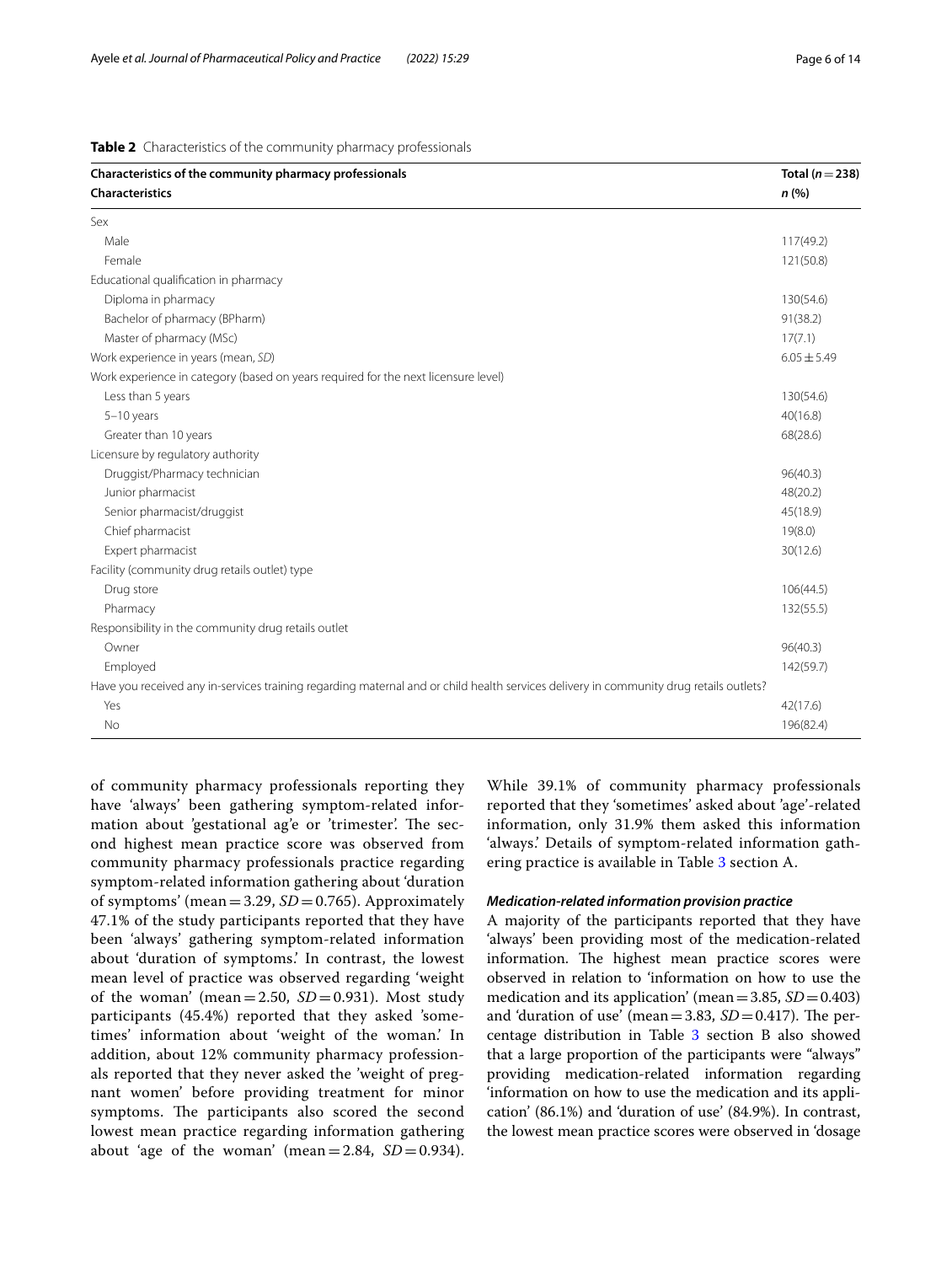<span id="page-6-0"></span>**Table 3** Percentage distribution and mean practice score of community pharmacy professionals in management of minor symptoms for pregnant women

| <b>Items</b>                                                                                                                                                                                    | Response $= n$ (%) |          |                  |              | Mean practice level |         |
|-------------------------------------------------------------------------------------------------------------------------------------------------------------------------------------------------|--------------------|----------|------------------|--------------|---------------------|---------|
|                                                                                                                                                                                                 | Always             | Often    | <b>Sometimes</b> | <b>Never</b> | Mean                | SD      |
| A. Considering your role in management of minor symptoms during pregnancy: how often do you gather the following symptom-related informa-<br>tion before providing a treatment?                 |                    |          |                  |              |                     |         |
| Duration of symptoms                                                                                                                                                                            | 112(47.1)          | 83(34.9) | 42(17.6)         | 1(0.4)       | 3.29                | .765    |
| Frequency of symptoms                                                                                                                                                                           | 97(40.8)           | 83(34.9) | 54(22.7)         | 4(1.7)       | 3.15                | .826    |
| Comorbidity                                                                                                                                                                                     | 81(34.0)           | 74(31.1) | 76(31.9)         | 7(2.9)       | 2.96                | .883    |
| Age of the woman                                                                                                                                                                                | 76(31.9)           | 58(24.4) | 93(39.1)         | 11(4.6)      | 2.84                | .934    |
| Gestational age/Trimester/                                                                                                                                                                      | 129(54.2)          | 58(24.4) | 46(19.3)         | 5(2.1)       | 3.31                | .853    |
| Weight of the woman                                                                                                                                                                             | 45(18.9)           | 57(23.9) | 108(45.4)        | 28(11.8)     | 2.50                | .931    |
| Previous medical conditions                                                                                                                                                                     | 69(29.0)           | 81(34.0) | 81(34.0)         | 7(2.9)       | 2.89                | .860    |
| Previous medication history and current<br>medication, allergy history                                                                                                                          | 85(35.5)           | 78(32.8) | 67(28.2)         | 8(3.4)       | 3.01                | .881    |
| Overall mean of practice score of information gathering                                                                                                                                         |                    |          |                  |              | 23.9370             | 4.67693 |
| B. Considering your role in responding to symptoms for pregnant women: how often do you inform the clients about the following medication-<br>related information when dispensing a medication? |                    |          |                  |              |                     |         |
| Name of the medication                                                                                                                                                                          | 91(38.2)           | 60(25.2) | 80(33.6)         | 7(2.9)       | 2.99                | .916    |
| Purpose/use of medication                                                                                                                                                                       | 141(59.2)          | 85(35.7) | 10(4.2)          | 2(0.8)       | 3.53                | .620    |
| Dosage form                                                                                                                                                                                     | 89(37.4)           | 61(25.6) | 77(32.4)         | 11(4.6)      | 2.96                | .940    |
| Dose                                                                                                                                                                                            | 154(64.7)          | 37(15.5) | 44(18.5)         | 3(1.3)       | 3.44                | .833    |
| Information on how to use the medication<br>and its application                                                                                                                                 | 205(86.1)          | 31(13.0) | 1(0.4)           | 1(0.4)       | 3.85                | .403    |
| Duration of use                                                                                                                                                                                 | 202(84.9)          | 32(13.4) | 4(1.7)           | O(0.0)       | 3.83                | .417    |
| Side effect                                                                                                                                                                                     | 92(38.7)           | 77(32.4) | 64(26.9)         | 5(2.1)       | 3.08                | .858    |
| Drug interaction                                                                                                                                                                                | 106(44.5)          | 73(30.7) | 58(24.4)         | 1(0.4)       | 3.19                | .819    |
| Importance of compliance/adherence                                                                                                                                                              | 170(71.4)          | 44(18.5) | 23(9.7)          | 1(0.4)       | 3.61                | .677    |
| Storage conditions                                                                                                                                                                              | 135(56.7)          | 66(27.7) | 34(14.3)         | 3(1.3)       | 3.40                | .777    |
| Overall mean practice of medication-related information provision                                                                                                                               |                    |          |                  |              | 33.8739             | 4.58037 |

form' (mean =  $2.96$ ,  $SD = 0.940$ ) and 'name of medication'  $(mean = 2.99, SD = 0.916)$ . Only, 37.4% and 38.2% of the participants were reported they have 'always' been providing 'dosage form' and 'name of medication'-related information, respectively. The details of community pharmacy professionals practice in providing medication-related information are found in Table [3](#page-6-0) section B.

## **Total practice scores among diferent characteristics of respondents**

## *Mean diference of symptom‑related information gathering practice score*

As presented in Table [4,](#page-7-0) a signifcant diference of symptom-related information gathering practice was observed between level of responsibility in the pharmacy, with 'owner' and 'employee' with owners engaging in more frequent practice  $(p$ -value=0.003). The ANOVA test result also showed that signifcant mean diferences were observed across participants educational qualifcation in pharmacy, work experience in years, and licensure level by regulatory authority. As observed in Table [5](#page-7-1),

the post hoc analysis revealed that, in comparison with participants who had a 'master's degree in pharmacy'  $(mean=26.35)$ , those who had educational qualification of 'Diploma in Pharmacy' (mean=23.39) reported fewer mean symptom-related information gathering practice ( $p$ -value=0.042). *A* significant difference was also observed between participants with greater than 10 years of experience and less than 5 years of experience in CDRO ( $p$ -value  $\leq$  0.001). Similarly, a statistically signifcant diference was observed based on participants' licensure level. Community pharmacy professionals *with* licensure level 'chief pharmacist' reported more frequent symptom-related information gathering practice than professionals with licensure level of 'druggist/ pharmacy technician' (*p*-value=0.001) *and junior* pharmacist (*p*-value=0.011). Significant differences were not observed in relation to medication-related information provision among the subgroups of community pharmacy professionals in this study.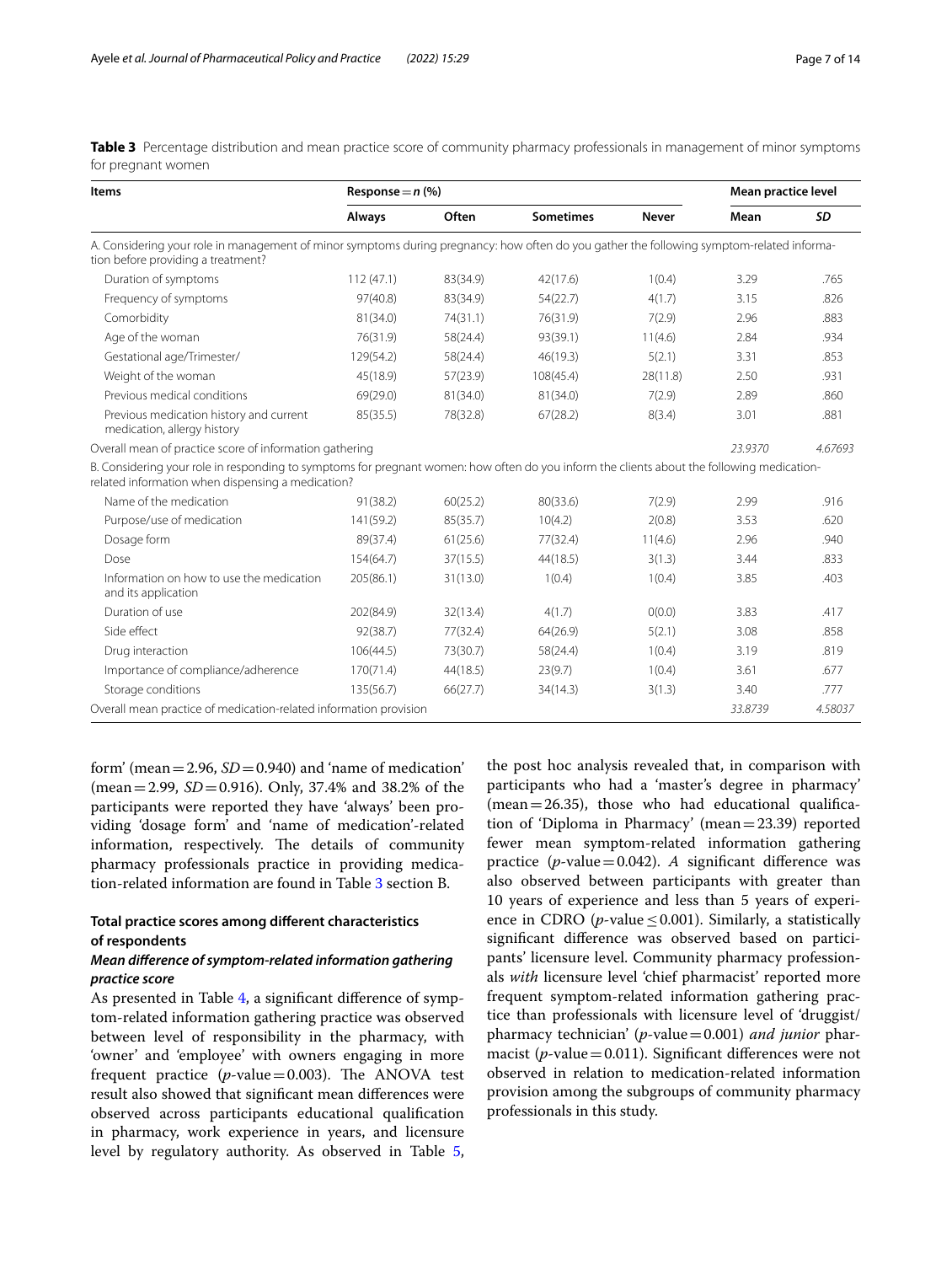| Demographic and<br>related characteristics | <b>Categories</b>                | Symptom-related<br>information<br>gathering practice |                 | <i>p</i> -value Levene's<br>test for equality of<br>variances | <b>Medication-related</b><br>information provision<br>practice |         | <i>p</i> -value Levene's<br>test for equality of<br>variances |
|--------------------------------------------|----------------------------------|------------------------------------------------------|-----------------|---------------------------------------------------------------|----------------------------------------------------------------|---------|---------------------------------------------------------------|
|                                            |                                  | Mean, SD                                             | <i>p</i> -value |                                                               | Mean, SD                                                       | p-value |                                                               |
| Sex                                        | Male                             | $24.43 \pm 4.77$                                     | 0.106           | 0.310                                                         | $34.21 \pm 4.34$                                               | 0.261   | 0.243                                                         |
|                                            | Female                           | $23.45 \pm 4.54$                                     |                 |                                                               | $33.54 \pm 4.79$                                               |         |                                                               |
| Educational qualifica-                     | Diploma in pharmacy              | $23.39 \pm 4.76$                                     | $0.034*$        | 0.362                                                         | $33.76 \pm 4.750$                                              | 0.835   | 0.505                                                         |
| tion in pharmacy                           | Bachelor of pharmacy<br>(BPharm) | $24.26 \pm 4.49$                                     |                 | S                                                             | 33.91±4.47                                                     |         |                                                               |
|                                            | Master of pharmacy<br>(MSc)      | $26.35 \pm 4.22$                                     |                 |                                                               | $34.47 \pm 3.93$                                               |         |                                                               |
| Work experience in                         | Less than 5 years                | $22.96 \pm 4.51$                                     | $0.001*$        |                                                               | $33.43 \pm 4.99$                                               | 0.080   | 0.011                                                         |
| years                                      | $5-10$ years                     | $24.17 \pm 4.50$                                     |                 | 0.777                                                         | $33.52 \pm 4.24$                                               |         |                                                               |
|                                            | Greater than 10 years            | $25.64 \pm 4.64$                                     |                 |                                                               | $34.92 \pm 3.76$                                               |         |                                                               |
| Licensure by regulatory<br>authority       | Druggist/Pharmacy<br>technician  | $22.92 \pm 4.62$                                     | $0.001*$        | 0.491                                                         | $33.69 \pm 4.78$                                               | 0.792   | 0.732                                                         |
|                                            | Junior pharmacist                | $23.41 \pm 4.48$                                     |                 |                                                               | $33.35 \pm 4.78$                                               |         |                                                               |
|                                            | Senior Pharmacist/<br>Druggist   | $25.08 \pm 4.73$                                     |                 |                                                               | $34.20 \pm 4.52$                                               |         |                                                               |
|                                            | Chief pharmacist                 | $27.47 \pm 3.74$                                     |                 |                                                               | $34.47 \pm 4.32$                                               |         |                                                               |
|                                            | Expertpharmacist                 | $24.03 \pm 4.39$                                     |                 |                                                               | $34.40 \pm 3.93$                                               |         |                                                               |
| Facility type                              | Drug store                       | $23.33 \pm 4.37$                                     | 0.073           | 0.146                                                         | $33.27 \pm 4.31$                                               | 0.070   | 0.221                                                         |
|                                            | Pharmacy                         | $24.42 \pm 4.87$                                     |                 |                                                               | $34.35 \pm 4.74$                                               |         |                                                               |
| Responsibility in the<br>pharmacy          | Owner                            | $25.03 \pm 4.54$                                     | $0.003*$        | 0.759                                                         | $34.23 \pm 4.18$                                               | 0.312   | 0.115                                                         |
|                                            | Employed                         | $23.19 \pm 4.63$                                     |                 |                                                               | $33.62 \pm 4.82$                                               |         |                                                               |
| In-services training                       | Yes                              | $24.42 \pm 4.35$                                     | 0.454           | 0.689                                                         | $34.23 \pm 4.94$                                               | 0.571   | 0.170                                                         |
| received                                   | <b>No</b>                        | $23.83 \pm 4.74$                                     |                 |                                                               | $33.79 \pm 4.50$                                               |         |                                                               |

<span id="page-7-0"></span>**Table 4** Practice of community pharmacy professionals among diferent subgroups of study participants: independent sample *t*-test and one-way ANOVA

\*The mean diference is signifcant at the 0.05 level

## <span id="page-7-1"></span>**Table 5** Post hoc analyses of factors influencing community pharmacy professional's practice

| Symptom-related information gathering practice |                       |                              |                 |            |  |  |  |
|------------------------------------------------|-----------------------|------------------------------|-----------------|------------|--|--|--|
| <b>Variables</b>                               | <b>Factors</b>        | Group                        | Mean difference | p-value    |  |  |  |
| Educational qualification in pharmacy          | Diploma in pharmacy   | Master of pharmacy (MSc)     | $-2.96063*$     | $0.042*$   |  |  |  |
| Work experience in years                       | Greater than 10 years | Less than 5 years            | 2.67783*        | $< 0.001*$ |  |  |  |
| Licensure by regulatory authority              | Chief pharmacist      | Druggist/Pharmacy technician | $4.54660*$      | $0.001*$   |  |  |  |
|                                                |                       | Junior pharmacist            | 4.05702*        | $0.011*$   |  |  |  |

\*The mean diference is signifcant at the 0.05 level

## **Common minor symptoms presented in community pharmacies by pregnant women**

Nausea and vomiting (89.9%), headache (62.6%), and vaginal itching (39.1%) were the top three common minor symptoms why pregnant women sought treatment from community pharmacists. The participants also reported that they had been requested to provide treatment for indigestion (34.9%), back pain (28.2%), and cough (21%).

Constipation (16%) and diarrhea (15.5%) were reported as a common minor symptom by small proportions of the study participants. Common minor symptoms are presented in Fig. [1.](#page-8-0)

## **Simulated clients visit and self‑reported matching results** *Symptom‑related information gathering practice*

For both case scenarios (back pain, and nausea and vomiting), the self-reported survey response showed that most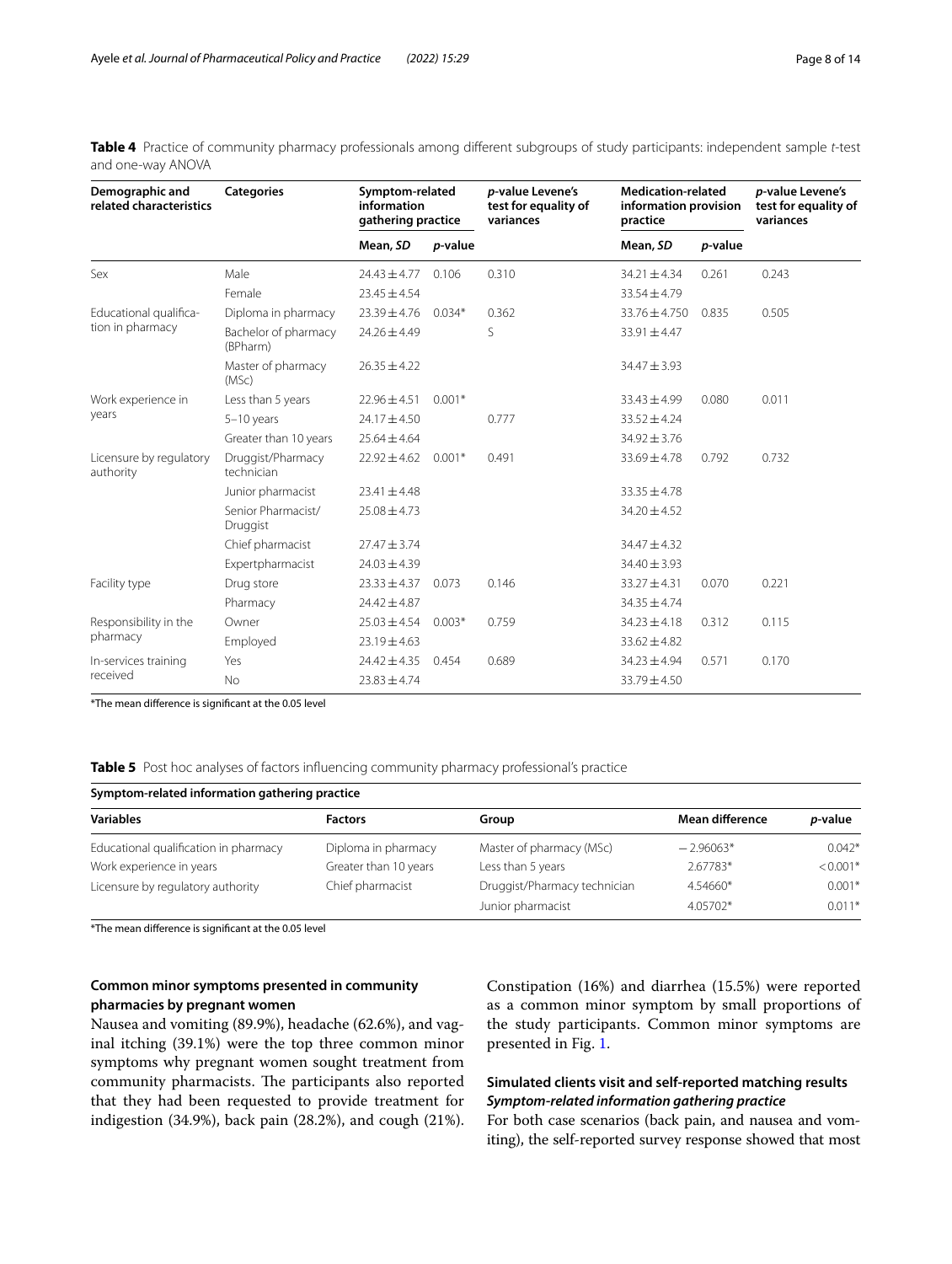

<span id="page-8-0"></span>of the participants reported that they asked symptomrelated information about 'duration of symptom,' 'frequency of symptoms,' 'comorbidity,' 'gestational age,' and 'previous medical conditions.' However, in actual practice, the simulated client visit showed that the proportion of the participants who asked symptom-related information was diferent and low compared to the self-reported response. For example, in case scenario 'back pain,' the percentages of community pharmacy professionals who reporting asking symptom-related information in the self-report compared with practice observed in the simulated client visit were as follows: 'duration of symptoms' (78.8% vs 45.5%), 'frequency of symptoms' (63.6% vs 54.5%), 'comorbidity' (60.6% vs 27.3%), 'gestational age' (87.9% vs 57.6%), and 'previous medical conditions' (48.5% vs 33.3%), respectively. This indicates that the actual practice in relation with symptom-related information gathering practice is diferent from the self-reported survey response. Result comparisons of the self-reported and simulated client visit regarding symptom-related information gathering practice are presented in Table [6.](#page-9-0)

## *Medication‑related information provision practice*

Regarding medication-related information provision, in both case scenarios, most of the participants from the selfreported survey group reported that they provided most of the information listed except 'name of medication' and 'dosage form.' However, what was seen in the actual practice was quite diferent. In the simulated client visit, most of the participants did not provide medication-related information in most of the assessed areas. To be more specific, information about 'side effect,' 'drug interaction,' 'importance of adherence,' and 'storage conditions' were among medication-related information provided by very few participants in the simulated client visit in both case

scenarios*.* Similarly, with the symptom-related information gathering practice, the actual and the self-reported practice of medication-related information provision was found to be diferent. Result comparisons of the self-reported and simulated client visit regarding medication-related information provision practice are presented in Table [6](#page-9-0).

## **Community pharmacy professionals' decision and the characteristics of the medications given during the simulated client visit**

In both case scenarios, only one community pharmacy professional did not give medication to the simulated client. Paracetamol (40.6%) and tramadol (37.5%) were the most dispensed medications to 'back pain' simulated client. Metoclopramide (40.6%) and ondansetron (21.9%) were dispensed by the majority of the community pharmacy professionals to the 'nausea and vomiting' simulated clients. From the dispensed medications to the 'back pain' simulated clients, one medication (tramadol) was not listed as OTC (Over the Counter) by Ethiopian Food and Drug Authority (EFDA) and is not allowed to be sold without prescriptions in CDROs. Similarly, among the medications dispensed to 'nausea and vomiting' simulated clients, three medications (ondansetron, metoclopramide, and meclizine) were not listed as OTC medications by the EFDA. This indicates that dispensing of medications without prescription to pregnancy women during management of minor symptoms was also reasonably common (Table [7\)](#page-9-1).

## **Discussion**

This study evaluated the actual and self-reported practice of community pharmacy professionals in responding to minor symptoms for pregnant women in Ethiopia. In the self-reported survey for general practice, most of the community pharmacy professionals reported that they either 'always' or 'often' gathered 'symptoms related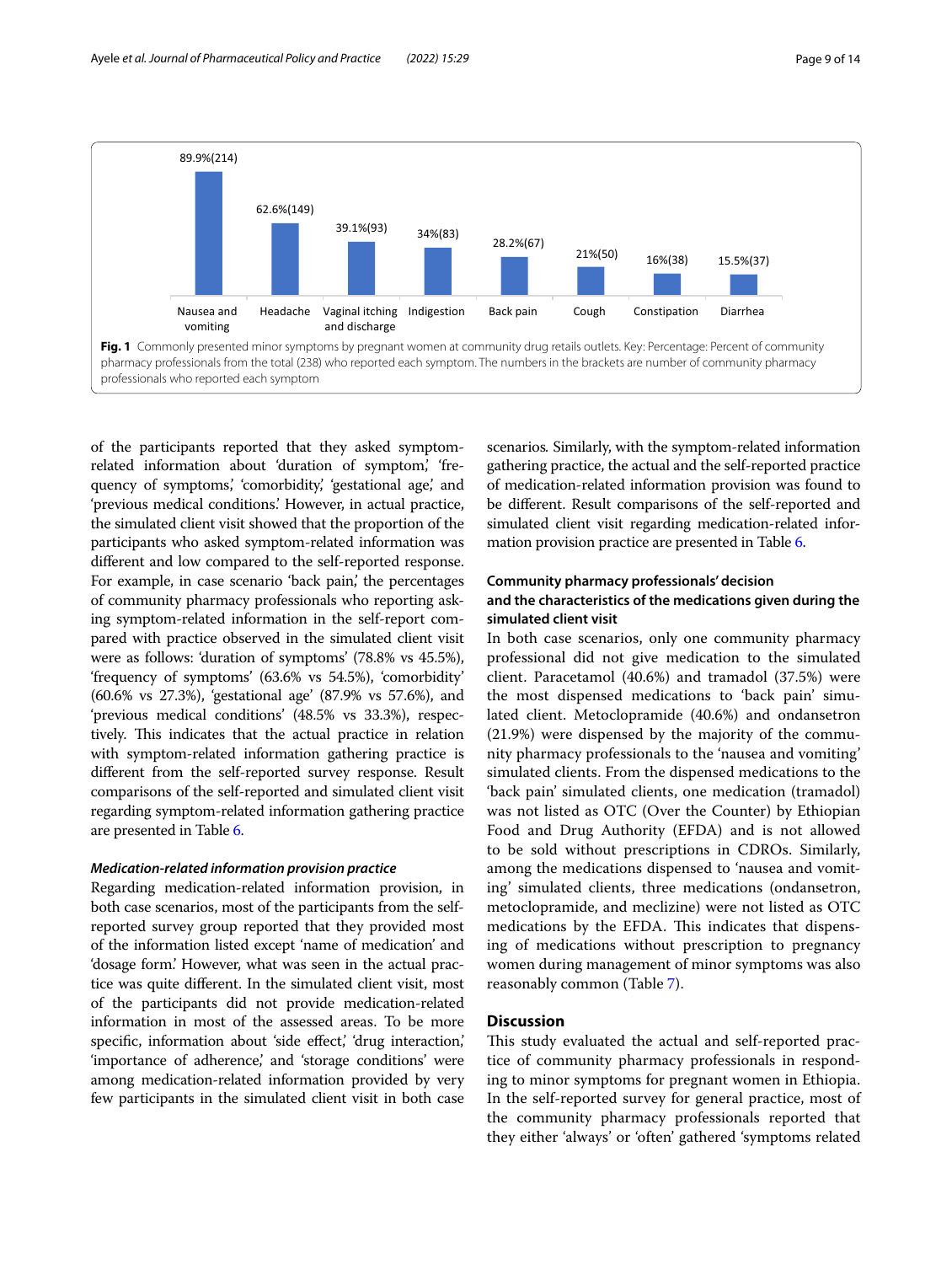## <span id="page-9-0"></span>**Table 6** Self-reported survey and simulated client visit data matching results

| A. Case scenario one: back pain $n = 33$                          |                                                   |                                            |                                                |                                                   |                                           |  |
|-------------------------------------------------------------------|---------------------------------------------------|--------------------------------------------|------------------------------------------------|---------------------------------------------------|-------------------------------------------|--|
| Symptom-related information items                                 | <b>Results obtained (information</b><br>gathered) |                                            | <b>Medication-related</b><br>information items | <b>Results obtained (information</b><br>provided) |                                           |  |
|                                                                   | Self-reported<br>survey $n$ $(\%)$                | <b>Simulated</b><br>clients visit n<br>(%) |                                                | Self-reported<br>survey: $n$ $(\%)$               | <b>Simulated</b><br>clients visit<br>n(%) |  |
| Duration of symptoms                                              | 26(78.8)                                          | 15(45.5)                                   | Name of the medication                         | 11(33.3)                                          | 11(34.4)                                  |  |
| Frequency of symptoms                                             | 21(63.6)                                          | 18(54.5)                                   | Purpose of medication                          | 23(69.7)                                          | 15(46.9)                                  |  |
| Comorbidity                                                       | 20(60.6)                                          | 9(27.3)                                    | Dosage form                                    | 10(30.3)                                          | 10(31.3)                                  |  |
| Age of the woman                                                  | 15(45.5)                                          | 4(12.1)                                    | Dose                                           | 20(60.6)                                          | 15(46.9)                                  |  |
| Gestational age                                                   | 29(87.9)                                          | 19(57.6)                                   | How to use the medication                      | 30(90.9)                                          | 22(68.8)                                  |  |
| Weight of the woman                                               | 10(30.3)                                          | 3(9.1)                                     | Duration of use                                | 27(81.8)                                          | 18(56.3)                                  |  |
| Previous medical conditions                                       | 23(69.7)                                          | 11(33.3)                                   | Side effect                                    | 23(69.7)                                          | 3(9.4)                                    |  |
| Previous medication history and current<br>medication, allergy Hx | 16(48.5)                                          | 6(18.2)                                    | Drug interaction                               | 21(63.6)                                          | 1(3.1)                                    |  |
|                                                                   |                                                   |                                            | Importance of adherence                        | 25(75.8)                                          | 4(12.5)                                   |  |
|                                                                   |                                                   |                                            | Storage conditions                             | 27(81.8)                                          | 1(3.1)                                    |  |

#### **B. Case scenario two: nausea and vomiting** *n*=**33**

| Symptom-related information gathering   | Self-reported<br>survey | Simulated<br>client visit | <b>Medication-related</b><br>information provision | Self-reported<br>survey | <b>Simulated</b><br>client visit |
|-----------------------------------------|-------------------------|---------------------------|----------------------------------------------------|-------------------------|----------------------------------|
| Duration of symptoms                    | 29(87.9)                | 23(69.7)                  | Name of the medication                             | 12(36.4)                | 10(31.3)                         |
| Frequency of symptoms                   | 22(66.7)                | 19(57.6)                  | Purpose of medication                              | 25(75.8)                | 18(56.3)                         |
| Comorbidity                             | 21(63.6)                | 3(9.1)                    | Dosageform                                         | 11(33.3)                | 7(21.9)                          |
| Age of the woman                        | 11(33.3)                | O(0.0)                    | Dose                                               | 26(78.8)                | 13(40.6)                         |
| Gestational age                         | 27(81.8)                | 22(66.7)                  | How to use the medication                          | 31(93.9)                | 16(50.0)                         |
| Weight of the woman                     | 7(21.2)                 | 1(3.0)                    | Duration of use                                    | 24(72.4)                | 17(53.1)                         |
| Previous medical conditions             | 22(66.7)                | 11(33.3)                  | Side effect                                        | 18(54.5)                | 1(3.1)                           |
| Previous medication history and current | 22(66.7)                | 3(9.1)                    | Drug interaction                                   | 20(60.6)                | 2(6.3)                           |
| medication, allergy                     |                         |                           | Importance of adherence                            | 24(72.7)                | 2(6.3)                           |
|                                         |                         |                           | Storage conditions                                 | 22(66.7)                | 1(3.1)                           |

<span id="page-9-1"></span>**Table 7** Characteristics of medications given during the simulated client visits

| Name of medications dispensed                       | (n, %)       | OTC* category |
|-----------------------------------------------------|--------------|---------------|
| A. Case scenario one: back pain, $n = 32$           |              |               |
| Paracetamol                                         | 13(40.6)     | Yes*          |
| Tramadol                                            | 12(37.5)     | $No*$         |
| Diclofenac                                          | 7(21.9) Yes* |               |
| Ibuprofen                                           | 1(3.1)       | Yes*          |
| B. Case scenario two: nausea and vomiting, $n = 32$ |              |               |
| Ondansetron                                         | 7(21.9)      | $No*$         |
| Chlorpheniramine                                    | 4(12.5)      | Yes*          |
| Metoclopramide                                      | 13(40.6)     | $No*$         |
| Meclizine                                           | 6(18.8)      | $No*$         |
| Diclofenac                                          | 1(3.1)       | Yes*          |
| Multivitamin complex                                | 1(3.1)       | Yes*          |

OTC\*: Over the Counter—the category was determined as per Ethiopian Food and Drug (EFDA) administration OTC list. Yes\* indicates that the medication is listed as OTC and No\* indicates that the medication is not listed as OTC and not allowed to sell without prescription

information' particularly about duration of symptoms, frequency of symptoms, and gestational age/trimester. In contrast, community pharmacy professionals were less frequently gathering information related to age of the woman, weight of the woman, and previous medical conditions. Further, in the present study, most of the community pharmacy professionals reported that either 'always' or 'often' provided medication-related information about purpose of medication, how to use the medication, duration of use, importance of adherence, dose, storage conditions, side effect, and drug interaction. However, information about dosage form and name of the medication were reported to have been provided less frequently. Overall, the self-reported survey results of this study suggest that the frequency of symptom-related information gathering and medication-related information provision practice in response to minor symptoms to pregnant women seem adequate for most of the components, but insufficient for some of the information types, such as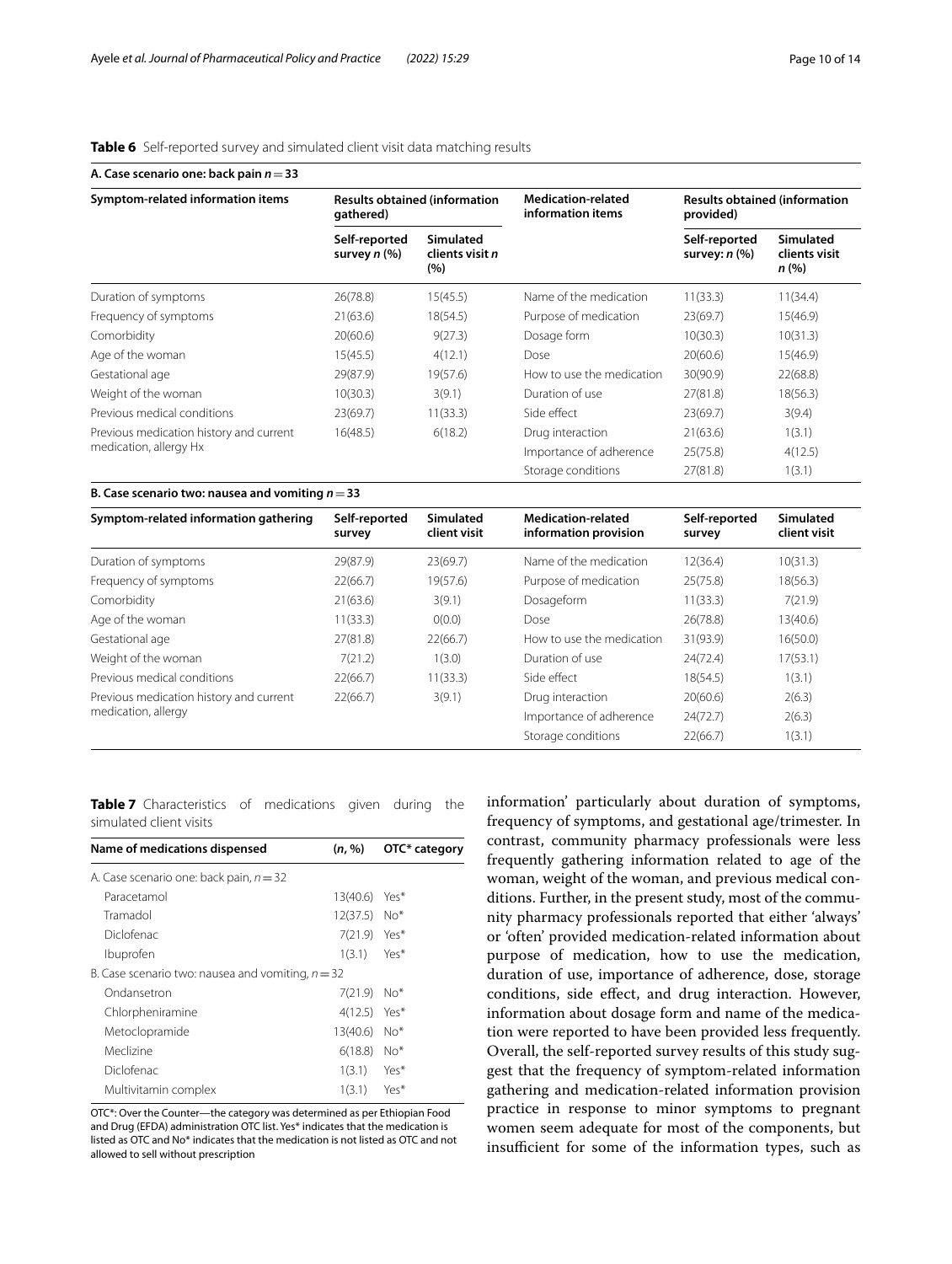age of woman, weight of woman, previous medical conditions, name of medication, and dosage form. Previous research has shown that the types of information gathered and medication-related information provided are inconsistent in diferent settings and countries [\[19](#page-12-18), [24](#page-12-24), [32,](#page-13-6) [33\]](#page-13-7). However, information about age, weight, and previous medication history were rarely gathered and information about dosage form and name of medication were less frequently provided by community pharmacy professionals during management of minor alignments [[19,](#page-12-18) [32](#page-13-6)]. Inadequate gathering and provision of this information generally could lead to misdiagnosis of symptoms and recommendation of inappropriate medications [\[34\]](#page-13-8).

Although community pharmacy professionals have been reported to gather symptom-related information, their extent of practice difered among diferent characteristics of the participants, such as responsibility in the CDROs, educational qualifcations, work experience, and licensure level. For example, frequency of symptomrelated information gathering among community pharmacy professionals who were employees in the CDRO was less than owners of the CDROs. Although this difference has not been seen in literatures, this might be possibly employees may not fell the freedom of using unlimited time for symptom-related information gathering practice to cover all components of the information.

In this study, it is also noted that community pharmacy professionals with lower educational qualifcation in pharmacy (diploma in pharmacy) were linked to infrequent symptom-related information gathering. It is not surprising that community pharmacy professionals with a lower education level did not frequently gathered symptom-related information as the knowledge and skills gained might be more limited [\[25](#page-13-0)]. However, empowering community pharmacy professionals with additional tailored training focusing on the importance of gathering comprehensive symptom-related information during the management of minor ailments in pregnancy could improve the practice [[35](#page-13-9), [36\]](#page-13-10). Similarly, having less than 5 years of work experience in CDRO was linked with infrequent symptom-related information gathering practice. This indicates that extensive work experience is needed to improve the frequency of symptom-related information gathering practice during management of minor symptoms in pregnant women, as it is a requirement to improve the quality of services and to avoid potential adverse efects of medications that could be happen in pregnancy. Lack of longer work experience has also has been linked with inadequate symptom-related information practice during management minor ailments and self-medications in previous studies conducted elsewhere [\[19,](#page-12-18) [37](#page-13-11)].

Furthermore, community pharmacy professionals who had 'chief' level license more frequently gathered symptom-related information compared to those who were 'pharmacy technician' and 'junior pharmacist' in their licensure level. This could possibly be due to two reasons: (1) the lower education qualifcation pharmacy technicians had and/or (2) the limited involvement of 'pharmacy technician' and 'junior pharmacist' in the provision of maternal health service in Ethiopia. To explain the second reason more, in Ethiopia, community pharmacy professionals with 'pharmacy technician' and 'junior pharmacist' licensure level do have not the mandate to work as main pharmacist, instead they are authorized to work as an assistant pharmacist. This would likely limit the scope of their practice in providing various services, including responding to minor symptoms.

Another important point in this study is inconsistency of results from self-reported survey and simulated client visit in relation to symptom-related information gathering and medication-related information provision practice. The self-report findings for both cases scenarios showed that most of the community pharmacy professionals reported that they have been gathered most of symptom-related information and provided most of medication-related information. However, the simulated client visits data reveal that only a smaller proportion of community pharmacy professionals gathered both symptom-related information and provided medicationrelated information. Although the fndings from the selfreported survey are more favorable than the simulated client visit (actual practice), still there were some types of symptom- and medication-related information less frequently gathered and provided particularly weight of women, age of women, previous medication history, name of medication, and dosage form. Inconsistencies of results between self-reported survey and simulated client visit of community pharmacy professionals in responding to minor symptoms have been reported in previous studies [\[9](#page-12-11), [32,](#page-13-6) [38\]](#page-13-12). In general, the actual practice of community pharmacy professionals in responding to minor symptoms for pregnant women was found to be diferent and poorer practice compared with what was observed in the self-reported survey. In this regard, community pharmacy professionals need to note their professional role and be work with responsibility as per available recommendations [\[17](#page-12-16)].

Further, our study identifed the non-prescribed dispensing of medications for minor symptoms during simulated client visits. This indicates that, apart from the actual poor practice, community pharmacy professionals have been managing minor symptoms in pregnancy with medications that requires authorized prescriptions. The high rate of dispensing of medications without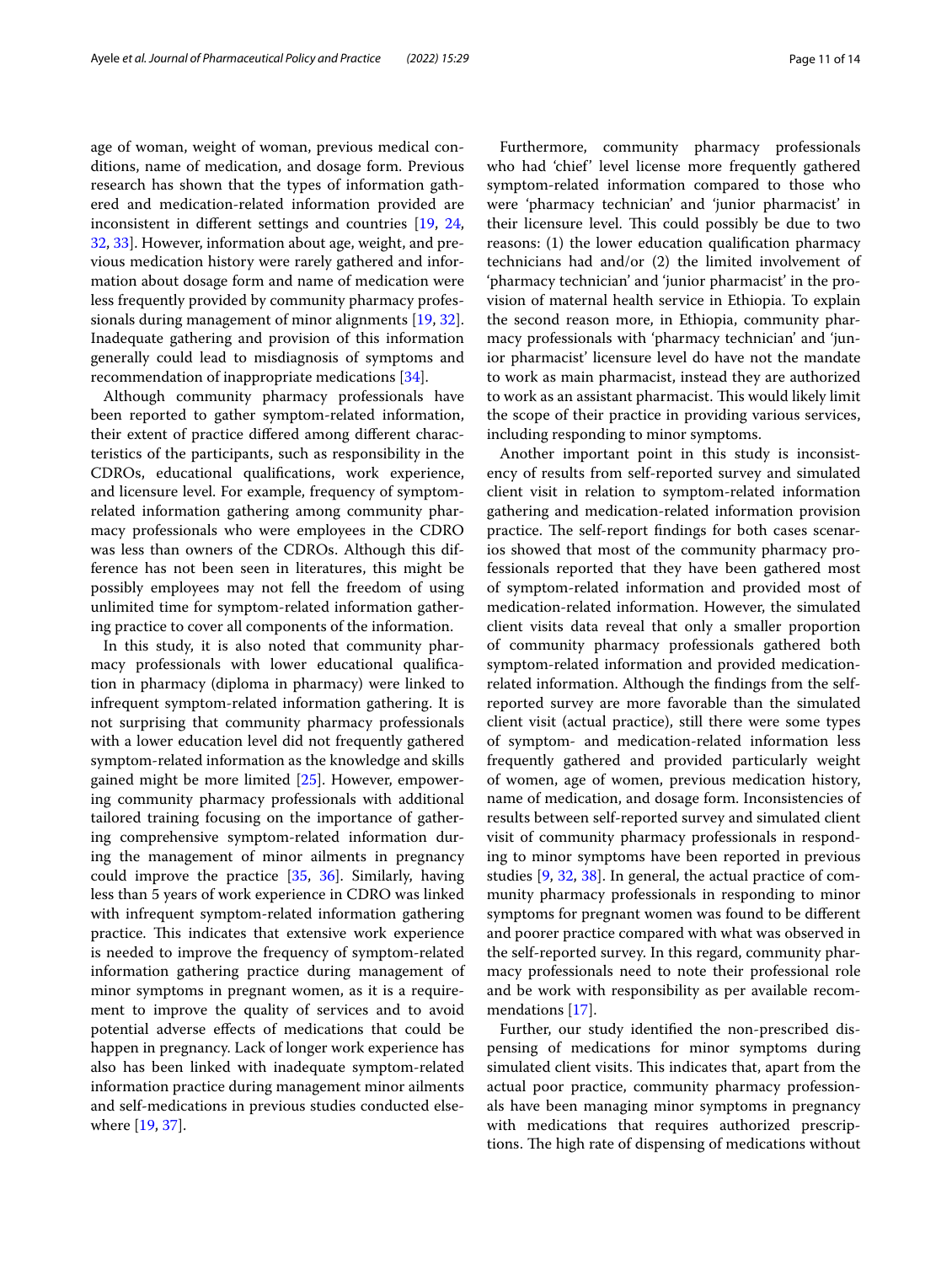prescription and self-medication in developing countries, including Ethiopia, is concerning as it has been reported in other studies  $[21, 39, 40]$  $[21, 39, 40]$  $[21, 39, 40]$  $[21, 39, 40]$  $[21, 39, 40]$  $[21, 39, 40]$ . In such cases, the benefits of treating minor symptoms in pregnancy in CDROs might not outweigh the risks of taking medications that requires prescription from legally authorized health professionals. Overall, safe use of medications for minor symptoms during pregnancy demands careful consideration of risk–beneft analysis of each treatment [[28,](#page-13-3) [41\]](#page-13-15).

Although community pharmacy professionals have a great role in the management of minor symptoms during pregnancy, the observed actual poor practice of symptom-related information gathering and medicationrelated provisions is concerning from three perspectives. Firstly, without assessing adequate symptom-related information, community pharmacy professionals might misdiagnose the symptoms and provide inappropriate medications. Secondly, the inadequate information gathering practice by community pharmacy professionals might lead pregnant women to take medications which are risky during pregnancy. Thirdly, the inadequate provision of medication-related information by community pharmacy professionals could lead to adverse efects, medication misuse, non-adherence, and treatment infectiveness [[28](#page-13-3), [42\]](#page-13-16).

Indeed, poor practice of symptom-related information gathering and medication-related information provision during self-medication and responding to minor symptoms is a worldwide problem as evidenced by a recently published systematic review [[32\]](#page-13-6). However, the factors of inadequate symptom-related information and medication-related provision practice are often multifaceted and need further exploration from the context of the country where community pharmacy professionals are practicing. Therefore, to maximize the benefits of community pharmacy-based management of minor symptoms for pregnant women and to lower the risks of poor symptom-related information gathering and medicationrelated information provisions, some interventions are needed. For example, empowering of community pharmacy professionals through customized training, development, and implementation of specifc guidelines and strict government regulations could help in improving the practice.

## **Strength and limitation of the study**

To the best of our knowledge, this study was the frst in evaluating the practice of community pharmacy professionals in responding to minor symptoms in the context of pregnant women in Africa and Ethiopia using a sequential mixed methods approach in a multi-center study. Social desirability and recall bias in the self-report (phase one) could be mentioned as a limitation in this study. However, our study employed a sequential mixed methods of self-reported followed by a simulated client visit which can verify the actual practice. Further, the addition of simulated client visit method in our study could strength the methodological rigor in evaluating professional practice.

## **Implications for policy, future practice, and research**

The findings of our study have provided imperative insights regarding the current practice of community pharmacy professionals in the management of minor symptoms in pregnancy in Ethiopia, which can be used as a benchmark for designing and implementing interventions and polices. For example, to improve practice, this study might help in the development of guidelines specifc to the management of minor ailments in CDROs in the context of Ethiopia and more broadly. Further, our fndings regarding dispensing of non-prescribed medications to pregnant women during the management of minor symptoms needs considerations to avoid the potential harms associated with it. Considering the complexity of reasons for poor pharmacy practice, we also suggest further detailed exploration of factors hindering community pharmacy professionals in management of minor symptoms within the context of pregnant women in Ethiopia.

## **Conclusions**

Community pharmacy professionals in Ethiopia have been involved in the management of various types of minor symptoms for pregnant women. Although, the self-reported survey identifed that community pharmacy professionals have been gathering and providing most components of symptom-related and medication-related information, the actual practice reveals that both symptom-related and medication-related information have been less commonly gathered and provided. Dispensing of non-prescribed medications for the management of minor symptoms during pregnancy also needs regulation from health authorities considering the potential harms of medications use during pregnancy. Responsibility in the CDROs, educational qualifcations, work experience, and licensure level were determinates of community pharmacy professionals' practice related with information gathering in managing of minor symptoms during pregnancy.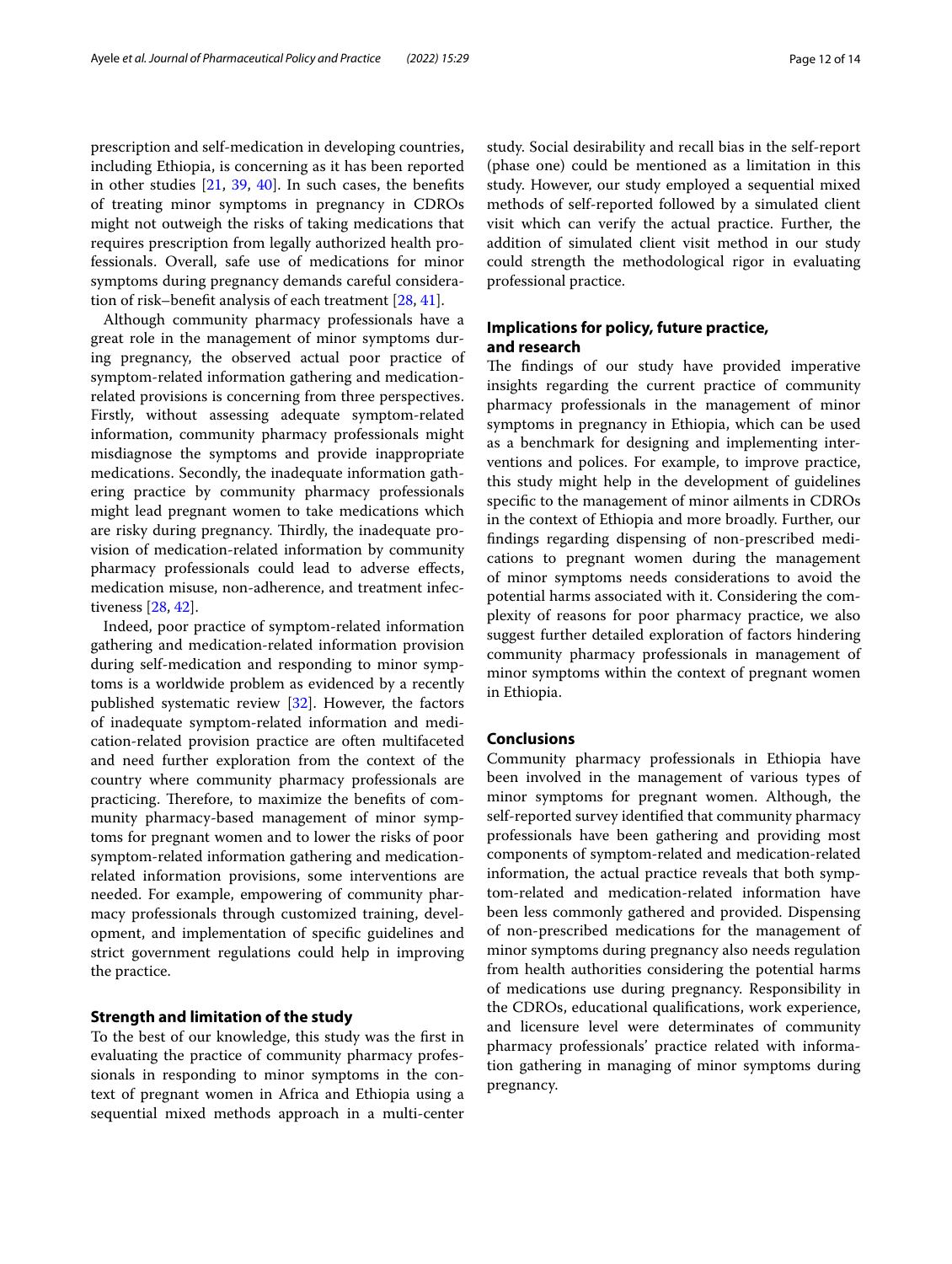#### **Abbreviations**

ANOVA: One-way Analysis of Variance; CDROs: Community Drug Retail outlets; EFDA: Ethiopian Food and Drug Authority; OTC: Over the Counter; SC: Simulated Client.

## **Supplementary Information**

The online version contains supplementary material available at [https://doi.](https://doi.org/10.1186/s40545-022-00427-x) [org/10.1186/s40545-022-00427-x.](https://doi.org/10.1186/s40545-022-00427-x)

<span id="page-12-23"></span><span id="page-12-22"></span>**Additional fle 1.** Data collection tools -self-reported survey (phase one).

**Additional fle 2.** Simulated client visit outcome recording forms.

#### **Acknowledgements**

AAA acknowledges the fnding support for his PhD study by University of New England International Postgraduate Research Award scholarship (UNE IPRA).

#### **Author contributions**

All the authors made signifcant contributions to the scientifc content of this manuscript. AAA conceptualized and designed the study, carried out the data collection and analysis, and drafted the frst version of the manuscript. LE, SI, and SC involved in the design of the study and data collection tools and critically reviewed the draft and added the necessary revisions. LE principally supervised the study. All authors read and approved the fnal manuscript.

## **Funding**

None.

#### **Availability of data and materials**

The datasets used and/or analyzed during the current study are available from the corresponding author on reasonable request.

## **Declarations**

#### **Ethics approval and consent to participate**

Ethics approval was granted from University of New England Human Research Ethics Committee (HE20-021).

#### **Consent for publication**

Not applicable.

#### **Competing interests**

The authors declare that they have no competing interests.

#### **Author details**

<sup>1</sup> School of Health, Faculty of Medicine and Health, University of New England, Armidale 2351, Australia. <sup>2</sup> Department of Clinical Pharmacy, School of Pharmacy, College of Medicine and Health Science, University of Gondar, Gondar, Ethiopia. <sup>3</sup> School of Psychology, Faculty of Medicine and Health, University of New England, Armidale 2351, Australia. <sup>4</sup> Hunter New England Health, Armidale 2350, Australia.

#### Received: 28 December 2021 Accepted: 29 March 2022 Published online: 06 April 2022

#### **References**

- <span id="page-12-0"></span>1. Agampodi SB, Wickramasinghe ND, Horton J, Agampodi TC. Minor ailments in pregnancy are not a minor concern for pregnant women: a morbidity assessment survey in rural Sri Lanka. PLoS ONE. 2013;8(5):e64214.
- <span id="page-12-1"></span>2. Boonyaprapa S. Self-care in pregnancy and breastfeeding: views of women and community pharmacists in Thailand. University of Nottingham; 2010.
- <span id="page-12-2"></span>3. Jones R, White P, Armstrong D, Ashworth M, Peters M. Managing acute illness. London: The King's Fund; 2010.
- <span id="page-12-3"></span>4. Yusuff KB, Omarusehe L-D. Determinants of self medication practices among pregnant women in Ibadan, Nigeria. Int J Clin Pharm. 2011;33(5):868–75.
- <span id="page-12-4"></span>5. Albassam A, Awad A. Community pharmacists' services for women during pregnancy and breast feeding in Kuwait: a cross-sectional study. BMJ Open. 2018;8(1):e018980.
- <span id="page-12-5"></span>6. O'Brien B, Naber S. Nausea and vomiting during pregnancy: efects on the quality of women's lives. Birth. 1992;19(3):138–43.
- <span id="page-12-6"></span>7. Heitmann K, Nordeng H, Havnen GC, Solheimsnes A, Holst L. The burden of nausea and vomiting during pregnancy: severe impacts on quality of life, daily life functioning and willingness to become pregnant again–results from a cross-sectional study. BMC Pregnancy Childbirth. 2017;17(1):1–12.
- <span id="page-12-7"></span>8. Paudyal V, Watson MC, Sach T, Porteous T, Bond CM, Wright DJ, et al. Are pharmacy-based minor ailment schemes a substitute for other service providers?: a systematic review. Br J Gen Pract. 2013;63(612):e472–81.
- <span id="page-12-11"></span>9. Yusuff KB, Makhlouf AM, Ibrahim MI. Community pharmacists' management of minor ailments in developing countries: a systematic review of types, recommendations, information gathering and counseling practices. Int J Clin Pract. 2021;75:e14424.
- <span id="page-12-12"></span>10. World Health Organization. Strategies towards ending preventable maternal mortality (EPMM). Geneva: World Health Organization; 2015.
- <span id="page-12-8"></span>11. Nazar H, Nazar Z, Yeung A, Maguire M, Connelly A, Slight SP. Consensus methodology to determine minor ailments appropriate to be directed for management within community pharmacy. Res Soc Adm Pharm. 2018;14(11):1027–42.
- <span id="page-12-9"></span>12. Porteous T, Ryan M, Bond CM, Hannaford P. Preferences for self-care or professional advice for minor illness: a discrete choice experiment. Br J Gen Pract. 2006;56(533):911–7.
- <span id="page-12-10"></span>13. Porteous T, Ryan M, Bond C, Watson M, Watson V. Managing minor ailments; the public's preferences for attributes of community pharmacies. A discrete choice experiment. PLoS ONE. 2016;11(3):e0152257.
- <span id="page-12-13"></span>14. Watson M, Ferguson J, Barton G, Maskrey V, Blyth A, Paudyal V, et al. A cohort study of infuences, health outcomes and costs of patients' healthseeking behaviour for minor ailments from primary and emergency care settings. BMJ Open. 2015;5(2):e006261.
- <span id="page-12-14"></span>15. Baqir W, Learoyd T, Sim A, Todd A. Cost analysis of a community pharmacy 'minor ailment scheme' across three primary care trusts in the North East of England. J Public Health. 2011;33(4):551–5.
- <span id="page-12-15"></span>16. FIP. Pharmacists as a gateway to care: helping people towards better health. The Hague: International Pharmaceutical Federation (FIP); 2019.
- <span id="page-12-16"></span>17. Blenkinsopp A, Duerden M, Blenkinsopp J. Symptoms in the pharmacy: a guide to the management of common illnesses. Hoboken: Wiley; 2018.
- <span id="page-12-17"></span>18. Smith F. The quality of private pharmacy services in low and middle-income countries: a systematic review. Pharm World Sci. 2009;31(3):351–61.
- <span id="page-12-18"></span>19. Brata C, Marjadi B, Schneider CR, Murray K, Clifford RM. Information-gathering for self-medication via Eastern Indonesian community pharmacies: a cross-sectional study. BMC Health Serv Res. 2015;15(1):1–11.
- <span id="page-12-19"></span>20. da Rocha CE, Bispo ML, dos Santos ACO, Mesquita AR, Brito GC, de Lyra Jr DP. Assessment of community pharmacists' counseling practices with simulated patients who have minor illness: a pilot study. Simul Healthc. 2015;10(4):227–38.
- <span id="page-12-20"></span>21. Erku DA, Mekuria AB, Surur AS, Gebresillassie BM. Extent of dispensing prescription-only medications without a prescription in community drug retail outlets in Addis Ababa, Ethiopia: a simulated-patient study. Drug Healthc Patient Saf. 2016;8:65.
- <span id="page-12-21"></span>22. Cassie H, Duncan EM, Gibb EA, Power A, Young L, Newlands R, et al. Qualitative study exploring the key determinants of information gathering to inform the management of over-the-counter (OTC) consultations in community pharmacies. BMJ Open. 2019;9(8):e029937.
- 23. Seiberth JM, Moritz K, Kücükay N, Schiek S, Bertsche T. What is the attitude towards and the current practice of information exchange during self-medication counselling in German community pharmacies? An assessment through self-report and non-participant observation. PLoS ONE. 2020;15(10):e0240672.
- <span id="page-12-24"></span>24. Makhlouf AM, Ibrahim MIM, Awaisu A, Vyas SK, Yusuff KB. Determinants of community pharmacists' information gathering and counseling